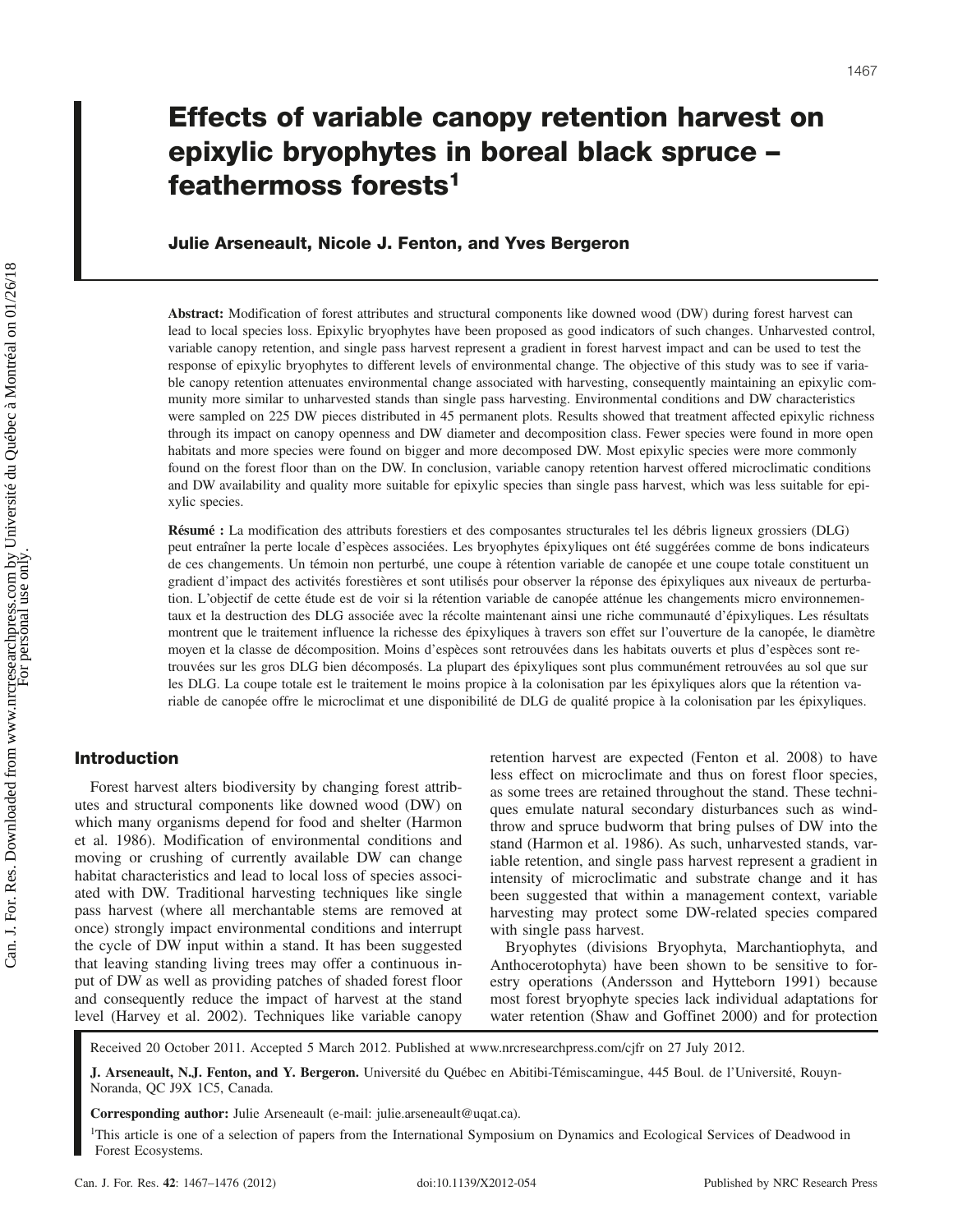|                                                          | Site    |        |          |
|----------------------------------------------------------|---------|--------|----------|
| Variable                                                 | Fenelon | Gaudet | Puiseaux |
| Harvesting year                                          | 2004    | 2003   | 2004     |
| Harvesting season                                        | Fall    | Winter | Winter   |
| Variable retention cut surface area (ha)                 | 80      | 67     | 87       |
| Mean basal area (site; $m^2$ -ha <sup>-1</sup> )         | 12.55   | 22.66  | 19.68    |
| $\%$ harvested in variable retention ( $\%$ stems >9 cm) | 76      | 76     | 63       |

| <b>Table 1.</b> Values for stand characteristics at each site. |
|----------------------------------------------------------------|
|----------------------------------------------------------------|

Note: All sites haves been harvested using multifunctional machinery.

from intense sunlight (Marschall and Proctor 2004). Consequently, forest bryophyte species are good indicators of microclimatic change. Epixylic species (epi: prefix taken from the Greek that means "on, upon, over, on top, against"; xylic: suffix taken from the Greek that refers to the xylene part of trees) preferentially grow on decaying wood, a substrate whose dynamic in time and space is directly affected by harvest, and as such, they are particularly interesting for evaluating changes in DW availability and quality.

DW offers many significant services for epixylic species, including safe, available habitat with a stable, humid microclimate. DW provides safe habitat by offering safe sites or refugia for small bryophytes, particularly liverworts (division Marchantiophyta), as the elevated situation protects them from debris falling onto the forest floor such as broadleaf deciduous leaves (Söderström 1988a). Furthermore, this elevated position also allows them to extract themselves from the continuous mat of larger forest floor bryophyte species commonly present in boreal forests (Frego 1996), therefore avoiding competition from these larger species (Rydin 1997). Moreover, DW influences the local microclimate in closed or shaded forests, as they retain much humidity in their tissues, which creates a stable humid habitat for bryophyte establishment and growth (Muhle and LeBlanc 1975). However, in exposed situations, DW is dried out and its positive effect on local microclimate is significantly reduced. Finally, DW is a substrate that is dynamic in time and the benefits discussed above may diminish with increasing decomposition (Andersson and Hytteborn 1991), forcing epixylic species to continually disperse to new habitats, maintaining a colonist life strategy (During 1992).

The objective of this study was to see if variable canopy retention attenuates the microclimatic change and the DW destruction associated with harvest and consequently maintains an epixylic community more similar to unharvested stands than to stands that had been harvested by single pass harvesting. The hypotheses of this study were that (1) DW characteristics (i.e., number of pieces, relative abundance of decomposition, and size classes) will be correlated with the forest management gradient (unharvested control, variable canopy retention, and single pass harvest), (2) canopy openness and temperature on the surface of DW will be higher after forest harvest and correlated with the forest management gradient, and (3) these changes in coarse woody debris characteristics and environmental conditions will result in differences in the bryophyte community along the harvest gradient, with fewer epixylic species present after single pass harvest, an intermediate amount in the variable canopy retention harvest, and the highest number of species in the unharvested control. Individual species are also expected to respond in a similar way to this gradient. Species with wider habitat preferences were predicted to be less sensitive to harvesting techniques that modify environmental conditions than epixylic species with narrower habitat requirements.

# Methods

## Study sites

Field work for this study was conducted during the summer of 2009 in the Clay Belt region of Quebec. The forest type was black spruce (Picea mariana (Mill.) B.S.P.) – feather moss (Pleurozium schreberi (Brid.) Mitt.) forest of northwestern Quebec. (Grondin 1996) The annual mean temperature recorded at the closest weather station (La Sarre, Quebec), is 0.7 °C and the annual precipitation is 890 mm (Environment Canada 2011)

The studied sites are part of the Réseau d'expérimentation des coupes partielles en Abitibi (RECPA), an experimental network of permanent plots (400 m2) scattered throughout Abitibi and Nord-du-Québec (see Fenton et al. 2008 for a detailed description of the RECPA network) for testing the feasibility of variable canopy retention harvest techniques to develop sustainable forest management. In each site, two harvest treatments were applied to stands: cut with levels of canopy retention (between 24% and 37% of canopy remaining after harvest) and single pass harvest, which removes all merchantable stems (9 cm diameter at breast height) from the stand but preserves advance regeneration and protects most of the soil. Each site of the RECPA network also includes an unharvested control, an unmanaged mature stand naturally regenerated after fire that has experienced no anthropogenic disturbance (Table 1) (for more information, see Fenton et al. 2008). The sites used in this study were harvested in 2003 and 2004, and therefore, the harvests were 5–6 years old when the inventory was carried out in 2009.

All sites were dominated by black spruce trees with a few trembling aspen (Populus tremuloides Michx.) and balsam fir (Abies balsamea (L.) Mill.) stems. The shrub layer, when present, was dominated by alder (Alnus rugosa (Du Roi) Spreng.). The low shrub layer was dominated mostly by *Vac*cinium angustifolium Ait., Vaccinium oxycoccos L., Gaultheria hispidula (L.)T. & G., Ledum groenlandicum Retzius, Cornus canadensis L., and Rubus chamaemorus L. The ground layer was overall dominated by bryophytes, with P. schreberi., Dicranum polysetum Swartz, Hylocomium splendens (Hedw.) B.S.G., and Sphagnum species (Sphagnum fallax, senso lato Sphagnum fuscum (Schimp.) Klinggr., Sphagnum russowii Warnst., and Sphagnum capillifolium (Ehrh.) Hedw.).

Five permanent plots were randomly selected in each treat-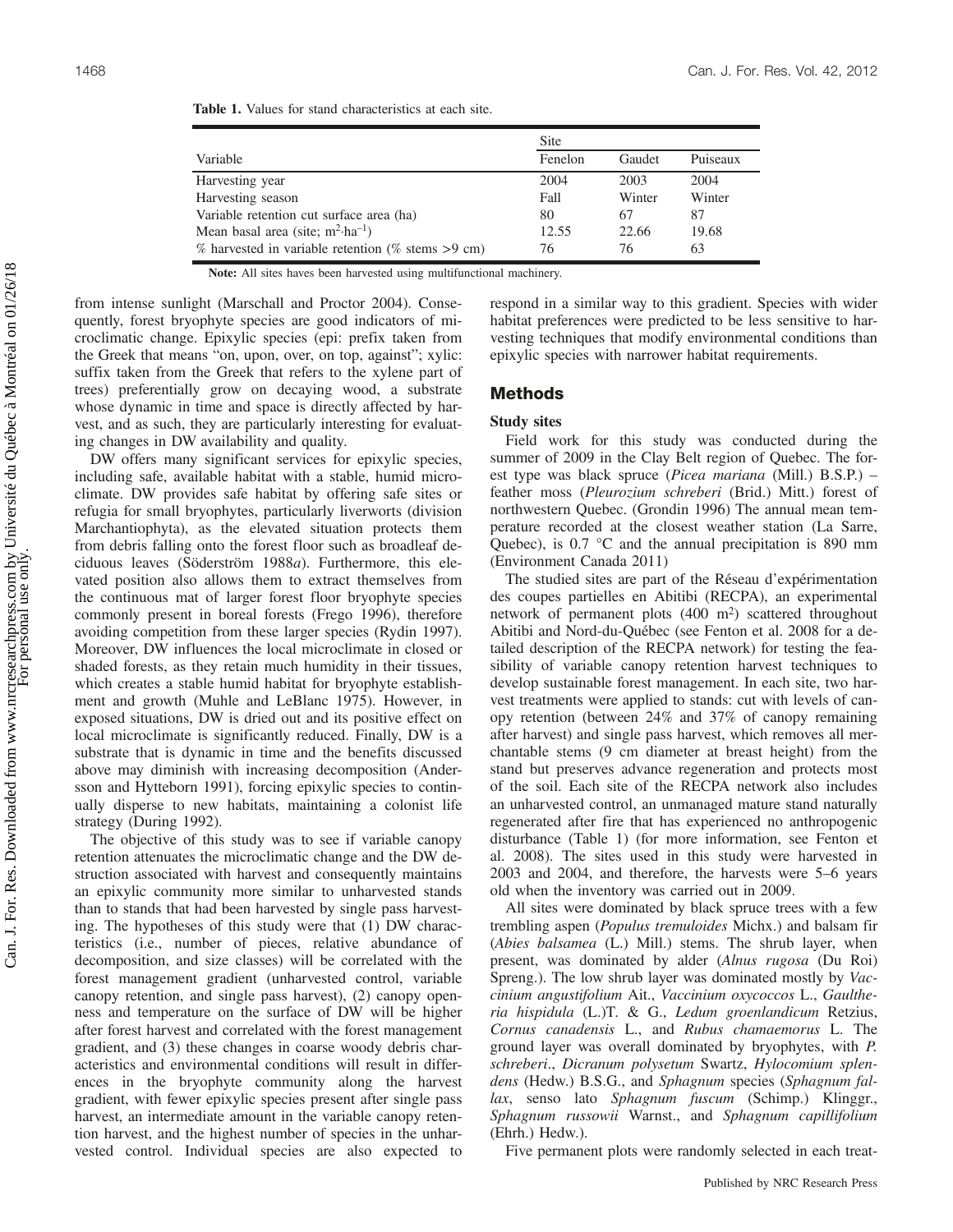ment block (single pass harvest, variable retention, and unharvested control) in each of three sites (Fenelon, Gaudet, and Puiseaux) for a total of 45 permanent plots. A 23 m linear transect was established in each selected permanent plot to assess the number of pieces of DW present. All inventoried DW were black spruce and species identification was confirmed after a visual observation of the wood pieces. Diameter and decomposition class at the intercept were recorded for each piece of woody debris. Decomposition class varied from 1 (fresh material) to 5 (well decomposed) and was based on Hunter (1990). From the total of all DW inventoried, five pieces with a minimum diameter of 5 cm at the intercept (Andersson and Hytteborn 1991) were then selected in such a way that all decay classes were represented within the plot, when possible. No significant differences were found between the decay class distribution of the selected DW and the total DW pool ( $\chi^2$  test,  $p = -0.9934$ ).

Total length, minimum and maximum diameter, percentage of the length directly in contact with the ground, and maximum distance from the ground were recorded along with the average cover of bryophytes and of epixylic species for each selected piece of DW. Epixylic species were distinguished from generalist or forest floor species according to the literature (e.g., Söderström 1988b; Andersson and Hytteborn 1991; Ley and Crowe 1999), as they are predicted to have a higher sensitivity to habitat changes associated with forest harvest (see Annex<sup>2</sup> for list of classified species). Generalist species were defined as species growing on a variety of habitats, while Sphagnum-associated species included sphagna and smaller species growing amidst the sphagna colony (e.g., Calypogeia sphagnicola (Arnell & J. Perss.) Warnst. & Loeske).

To complete the characterization of stand microclimate, temperatures were measured using ibuttons (Maxim Integrated Products, Sunnyvale, California). Eighteen ibuttons were installed beside the sampled DW in the open air using a metal rod holding them approximately 30 cm above the forest floor. They were left in place for 1 year and recorded temperature every 3 h. Bryophytes are more sensitive to high temperatures than to low temperatures (Dilks and Proctor 1979), as photosynthesis is dependent on plant hydration (Hopkins 2003). Consequently, mean temperatures were calculated using only temperatures recorded during summer days (from 6 a.m. to 9 p.m. from April to November).

Three belts of quadrats were installed on each piece of DW after general observation on all of the coarse woody debris length to capture intrapiece characteristic variability. Each belt was made up of quadrats in three systematically placed positions: the top of the DW (5 cm  $\times$  10 cm), the side of the DW (5 cm  $\times$  10 cm), and the ground directly next to the DW (10 cm  $\times$  10 cm). Larger quadrats were used on the forest floor because species growing on the forest floor are typically larger than those expected to be found on the DW. This precaution ensured that the same amount of surface was covered on the forest floor and on the total size of the quadrat on the DW. At each belt, canopy openness was measured at DW height using a densiometer, a concave mirror scored with a grid to allow estimation of the canopy cover. In this study, canopy openness is the inverse measure of the shade cover created by the conifer trees, shrub layer, and smaller plants and reflects the microvariation in light perceived at the bryophyte level. DW diameter (ranging from 5 to 21 cm) and decomposition class were evaluated for each belt. Percent cover bark, percent cover naked wood, and percent cover of bryophytes and lichens, as well as the cover of each individual bryophyte species, were evaluated in the quadrats on the top and the sides of the DW. Three levels of abundance were defined: rare (the species covered less than 5% of the quadrat), frequent (6%–50% covering), and abundant (more than 50% covering). Species impossible to identify in the field were collected and brought back to the laboratory for identification following the nomenclature of Ley and Crowe (1999) and Paton (1999) for liverwort species and Crum and Anderson (1981) for moss species. The frequency for common species was tabulated for each harvest type, and uncommon species were pooled for each species group (epixylic species, generalist species, and sphagna and associates). Only presence–absence data were used during analysis because most epixylic species were rare. Cover dominance for Sphagnum species was determined when they were classed as frequent or abundant in the quadrat.

#### Statistical analysis and model selection

R freeware (v. 2.12.2; R Development Core Team 2011) was used for the analyses. A significance threshold of  $p \leq$ 0.05 was set for all analyses. Normality and homogeneity of variance were tested prior to analysis and data were transformed as necessary. Data that were measured at the belt level (DW decomposition class, canopy openness, and bryophyte inventory) were amalgamated into one measure per DW. Mean canopy openness was calculated using the readings from the three belts. Modal decomposition class was given to the log when a decomposition class occurred more than one time on the three belts of the DW; otherwise, the decomposition class closest to the mean was given to the DW. Richness, which is the number of species, was calculated for the entire log, so a species occurring more than once on the three belts on a single log counted only for one in the total richness. Distinctions between samples taken on the DW and those taken on the forest floor beside it were made but the data were also aggregated in what we have called the "extended log".

Differences in DW characteristics and epixylic richness (see Table 2; Fig. 2) among forest harvest types and the relationships between epixylic species richness and others factors were tested using a linear mixed-effects model with REML in R using the function lme in the NLME library (linear and nonlinear mixed-effects models; Pinheiro et al. 2008). Linear mixed models are parametric models for longitudinal clustered or repeated data used to estimate relationships between continuous dependent variables and various predicator variables (West et al. 2007), and as such, the nested nature of the study design was taken into account in the statistics (nested in the random factors). Variability among sites and permanent plots was always very small in the preanalysis, and sites and permanent plots were subsequently treated as random effects to avoid sacrificial pseudo-replication errors seen when data from different experimental units are used as independ-

2Supplementary data are available with this article through the journal Web site at http://nrcresearchpress.com/doi/suppl/10.1139/x2012-054.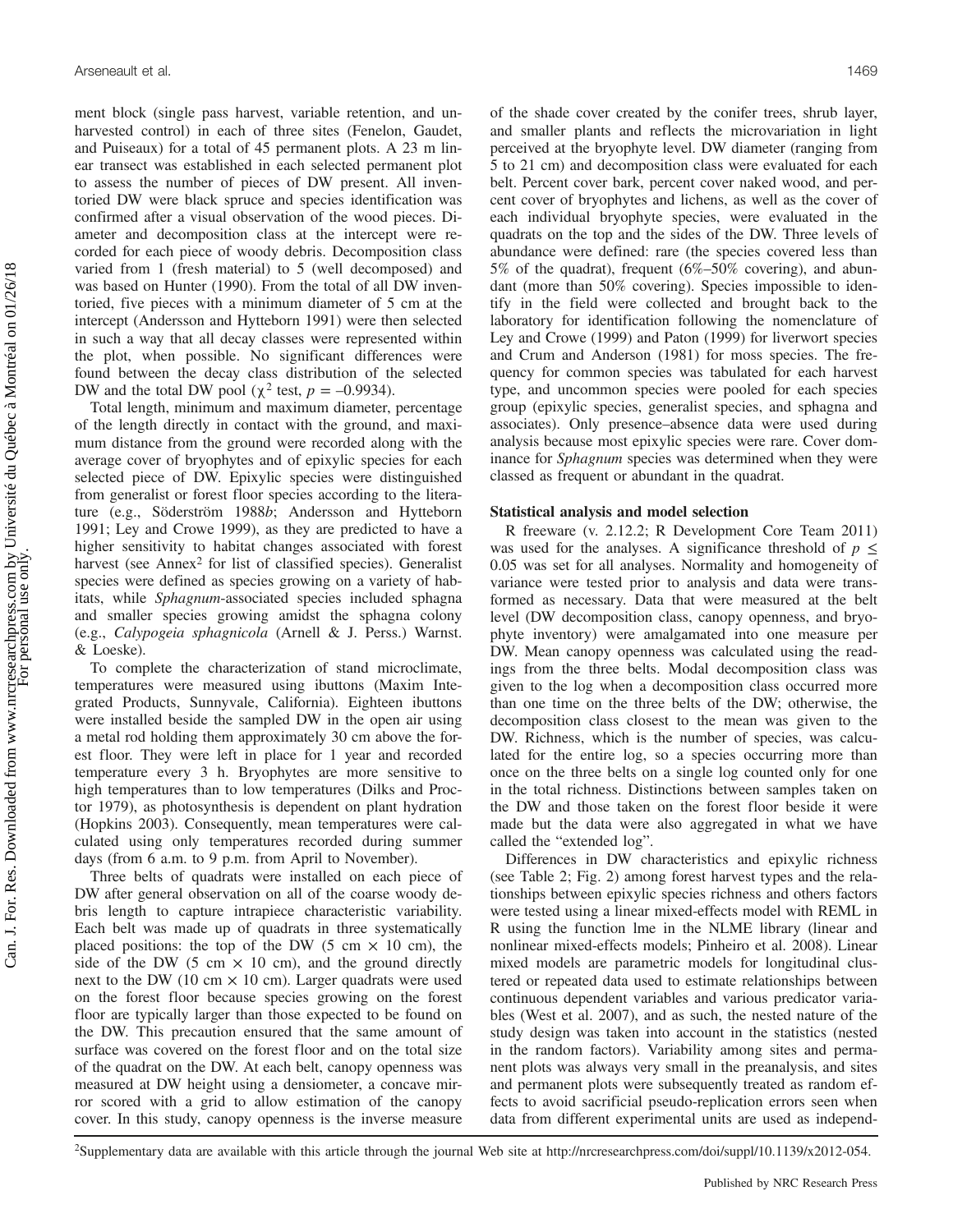Treatment Variable Unharvested control Variable canopy retention Single pass harvest Number of logs 9.2±0.38a 10.34±0.49a 9.6±0.39a Mean temperature  $°C$  11.37 $\pm$ 0.11a 12.51 $\pm$ 0.11b 14.27 $\pm$ 0.12c

Table 2. Mean values of plot characteristics for each treatment type.

Note: Values are means followed by standard error. Values followed by different letters are significantly different;  $p <$ 0.05,  $n = 212$ .

Table 3. Mean values of DW characteristics for each treatment type.

|                                     | Treatment           |                           |                     |  |
|-------------------------------------|---------------------|---------------------------|---------------------|--|
| Variable                            | Unharvested control | Variable canopy retention | Single pass harvest |  |
| Total length (cm)                   | 872.47+44.72b       | $695.77 + 45.3a$          | $669.7+43.25a$      |  |
| Minimum diameter (cm)               | $3.36 + 0.41a$      | $6.27+0.48b$              | $4.81 + 0.49c$      |  |
| Maximum diameter (cm)               | $13.87 + 0.54a$     | $14.52 + 0.56a$           | $12.85 + 0.64a$     |  |
| Mean diameter (cm)                  | $9.11 + 0.26b$      | $10.8 + 0.4a$             | $9.28 + 0.42b$      |  |
| % contact with the ground           | $72.37 + 5.94a$     | $60.73 + 3.96a$           | $63.68 + 4.11a$     |  |
| Maximum distance to the ground (cm) | $21.49 \pm 2.21a$   | $20.12 + 2a$              | $18.46 + 2.34a$     |  |
| Decomposition class                 | $2.77 \pm 0.14a$    | $2.93 \pm 0.12a$          | $2.83 \pm 0.13a$    |  |
| Canopy openness                     | $39.51 \pm 1.15a$   | $56.64 \pm 2.7$           | $82.39 \pm 1.94c$   |  |

Note: Values are means followed by standard error. Values followed by different letters are significantly different;  $p < 0.05$ ,  $n = 212$  DW except for canopy openness where  $n = 146$ .

ent replicates and pooled in the same analysis (Hurlbert 1984).

In addition, models to explain epixylic richness were evaluated via model selection. Model selection was completed using the Akaike information criterion (AICc), which compares the models taking into account both the weight of each factor in every model and the weight of each model (Akaike 1981). The model with the lowest AICc is the best model to determine how the included factors influence epixylic richness. AICwt indicates the level of support (i.e., weight of evidence) in favour of any given model being the most parsimonious among the candidate model set. Number of DW, percent contact with the ground, and maximum distance from the ground were not significant factors affecting epixylic richness and were therefore removed from the models. The fit of the models was assessed by correlating the fitted values and the data with a simple Pearson correlation.

## **Results**

### Forest management and coarse woody debris characteristics

Following the analysis completed using linear mixed models for nested data, differences were observed among treatments for characteristics listed in Tables 2 and 3. Specifically, DW were significantly longer in the unharvested control than in the variable canopy retention ( $p = 0.015$ ) or than in the single pass harvest ( $p = 0.008$ ). Minimum diameter was smaller in the unharvested control than in the variable canopy retention ( $p < 0.001$ ) or than in the single pass harvest ( $p = 0.050$ ). Minimum diameter was also smaller in the single pass harvest than in the variable canopy retention ( $p =$ 0.036). However, no differences were observed among forest harvest types in maximum diameter, decomposition class, contact with the forest floor, distance from the ground, and number of pieces of DW.

Fig. 1. Mean and standard error of air temperature at DW height during the daytime in summer for unharvested control, variable canopy retention, and single pass harvest. Temperatures were recorded during the growing season of 2010 using Maxim's ibuttons programmed to record information every 3 h. Measurements were then averaged using only daytime measurements. Significant differences among series appear as a different letter.



Canopy openness varied significantly with the harvest gradient, with the unharvested control having a cover of 60%, variable canopy retention retaining 43% forest cover, and single pass harvest keeping only 17% canopy cover (Table 3). Temperature also varied with the gradient, with mean temperatures of 11.37, 12.51, and 14.27 °C for unharvested control, variable canopy retention, and single pass harvest, respectively (Table 2). Temperature was always warmer in the single pass harvest and always cooler in the unharvested control for every month of the growing season except for October  $(p = 0.090)$  (Fig. 1). Differences in temperature between single pass harvest and the two other treatments were more pronounced during June and July; July was the warmest month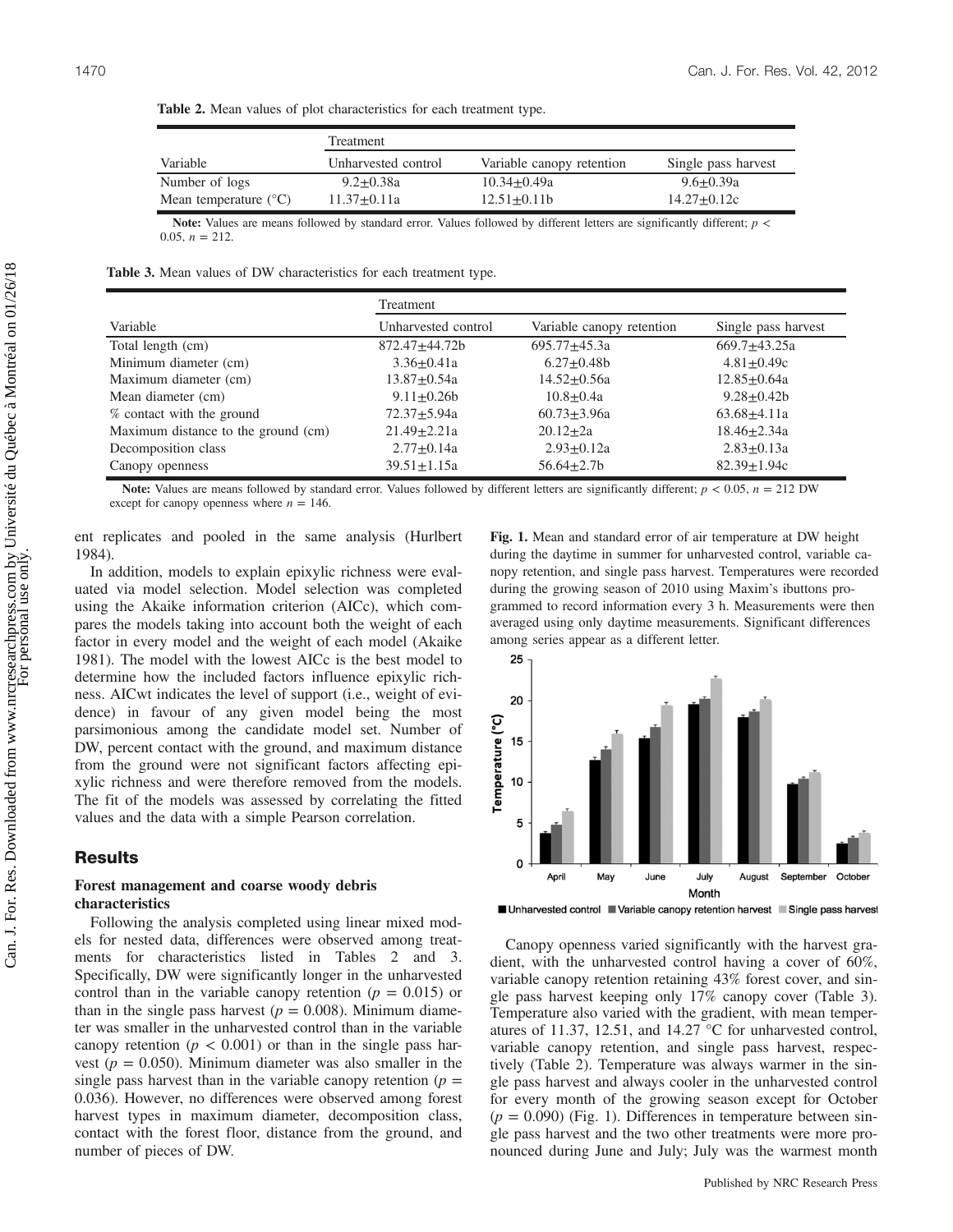Fig. 2. Mean and standard error of epixylic species richness compared with total richness on the extended DW (DW and adjacent forest floor) for unharvested control ( $n = 225$ ), variable canopy retention harvest ( $n = 222$ ), and single pass harvest ( $n = 189$ ). Significant differences among series appear as a different letter.



with a mean temperature of 19.52, 20.21, and 22.71  $\degree$ C for unharvested control, variable canopy retention, and single pass harvest, respectively.

#### Forest management and the bryophyte community

Compared with total measured species richness, measured epixylic species richness on the extended log was typically low (Fig. 2). About one third of the DW supported no epixylic species, 40% of the DW supported only one epixylic species, and less than 10% supported two epixylic species. Altogether, 87% (184 DW) of the investigated DW supported no, one, or two epixylic species. However, if overall bryophyte richness is examined, which also includes the generalist species and the Sphagnum species, DW supporting only no, one, or two species accounted for only 4% (nine DW) of the total 212 DW sampled. Most DW supported an overall richness between four and seven species (121 DW, 57% of the total DW investigated).

Initial models indicated that the number of DW pieces, DW length, contact with the forest floor, and maximum distance from the forest floor had no effect on species richness and these variables were therefore removed from the models. Similarly, analyses indicated that while epixylic richness and total richness on extended log differed among the different forest harvest types (Fig. 2), with higher richness in the variable canopy retention ( $p = 0.059$ ), forest harvest had no direct effect on epixylic richness that was not mediated by its impact on other variables that were themselves affecting richness (Table 3).

Model selection (Table 4) indicated that three factors affected epixylic richness on extended log: canopy openness, mean DW diameter, and modal DW decomposition class. The variability in the data set was well described by the model with an  $R^2$  of 0.68 between the data and the predicted values. Epixylic richness was negatively correlated  $(r =$  $-0.31$ ) with canopy openness (Fig. 3*a*), which was in turn significantly different among harvest types (Fig. 2). Less species were found in the single pass harvest, which was the treatment with the most open canopy. Similarly, epixylic richness was positively correlated with maximum DW diam-

Fig. 3. Epixylic richness as a function of three factors. Raw data appear as dots and model predictions as the solid line. Broken lines represent the 95% confidence of the predictions. (a) Canopy openness measured at DW height ranging from 0 (completely closed canopy) to 100 (no canopy); (b) mean diameter of DW (cm) (average of the three quadrats sampled on the DW);  $(c)$  decomposition class ranging from 1 (fresh material) to 5 (well decomposed).

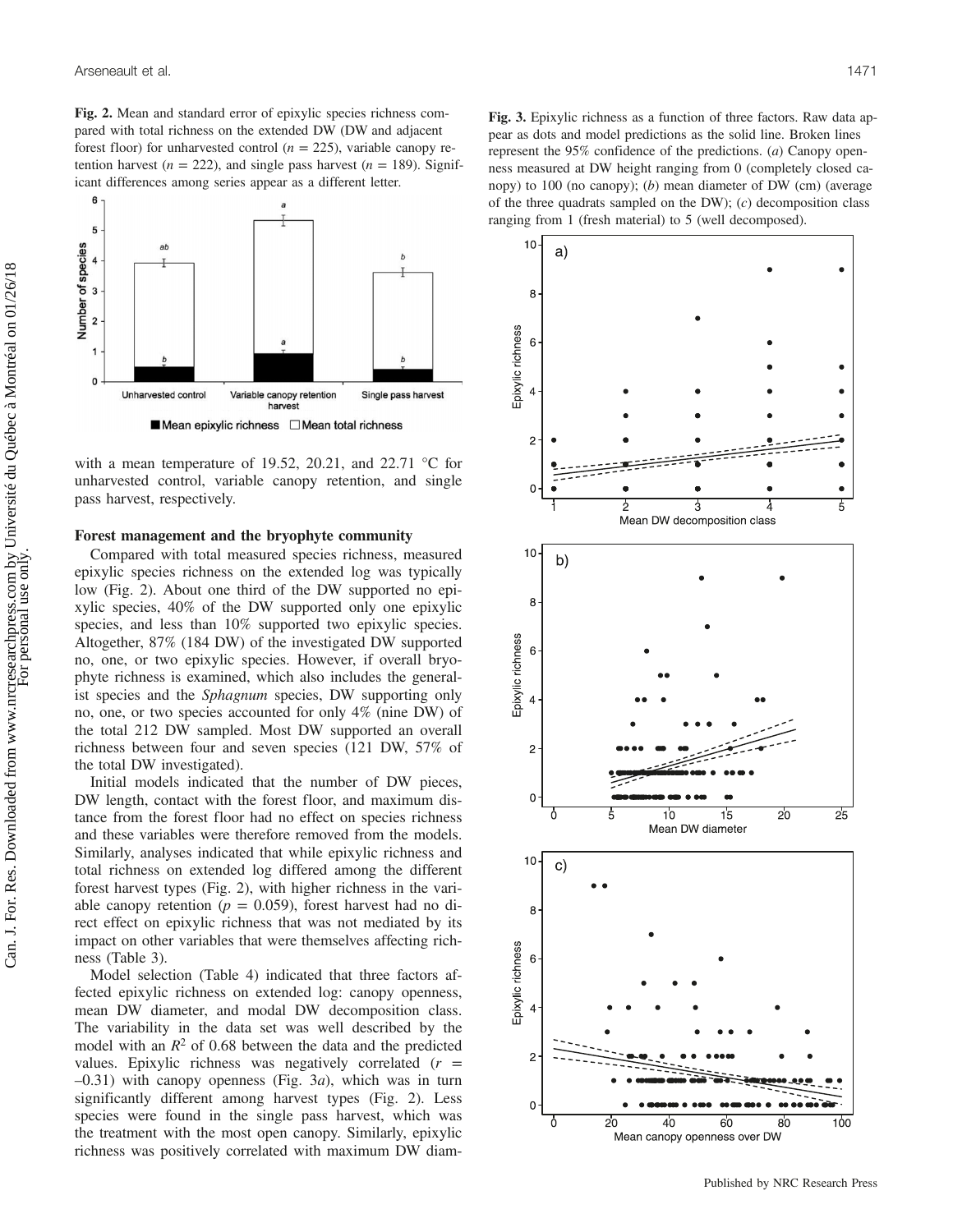| Model name | Explanatory variable $(s)$                         | AICc   | AICwt    |
|------------|----------------------------------------------------|--------|----------|
| Mod 5      | Decomposition class, diameter, and canopy openness | 513.26 | 0.95     |
| Mod 4      | Treatment and canopy openness                      | 520.79 | 0.02     |
| Mod 9      | Decomposition class and diameter                   | 522.00 | 0.01     |
| Mod $10$   | Diameter and canopy openness                       | 523.50 | 0.01     |
| Mod 11     | Decomposition class and canopy openness            | 523.58 | 0.01     |
| Mod 8      | Canopy openness                                    | 531.25 | $\Omega$ |
| Mod 2      | Treatment and decomposition class                  | 532.73 | $\Omega$ |
| Mod $6$    | Decomposition class                                | 533.01 | $\Omega$ |
| Mod 7      | Diameter                                           | 533.70 | $\Omega$ |
| Mod 3      | Treatment and diameter                             | 535.34 | $\Omega$ |

Table 4. Models tested for factors influencing epixylic richness, variables included, AICc, and AICwt.

Fig. 4. Comparison of the number of DW supporting or not epixylic species versus DW supporting or not any bryophyte species (epixylic species, generalist species, and sphagna and associates) (n



■ DW with epixylic bryophytes □ DW with any bryophytes species

eter ( $r = 0.36$ ) and decomposition class ( $r = 0.32$ ) (Figs. 3b) and 3c). Larger and more decomposed DW held richer epixylic communities. Epixylic species were always less commonly found on the WD than other bryophyte species (Fig. 4).

Individual species also responded to the forest management gradient. The distribution of the most common species among the treatments and relative to their position on the DW is shown in Table 5, separating epixylic species from generalist species and Sphagnum species. Surprisingly, nearly all species, including epixylics, were more commonly found on the forest floor than on the DW in all treatments. However, some differences are observed between the patterns of epixylic species and generalist and Sphagnum associated species. Not only was the epixylic bryophyte community richer in variable canopy retention harvest than in the other two treatments, but individual epixylic species were generally more frequent in the variable canopy retention. As such, epixylic species did not follow the harvest gradient. Furthermore, as mentioned above, only three species were found more often on DW than on the forest floor: Anastrophyllum hellerianum (Nees) Schust., an epixylic liverwort, in the single pass harvest and Dicranum fuscescens Turn., an epixylic moss, and Ptilidium pulcherrimum (G. Web.) Hampe, an epiphytic liverwort that usually grows on living trees, in the unharvested control. Jamesoniella autumnalis (Decandolle)

Fig. 5. Proportion of investigated quadrats dominated or not dominated by *Sphagnum* species for unharvested control ( $n = 225$ ), variable canopy retention ( $n = 222$ ), and single pass harvest ( $n = 189$ ).



■% without Sphagnum dominance ■% with Sphagnum dominance

Steph. was more frequent on the forest floor in the unharvested control and in the variable canopy retention but was found equally on the DW and on the forest floor in the single pass harvest. Interestingly, Plagiothecium laetumSchimp. in B.S.G. was never found on any DW in any treatment but was found on the forest floor in every treatment, being more present in the variable canopy retention, intermediate in the single pass harvest, and less present in the unharvested control. Other infrequent epixylic species (see complete species list in the Annex) showed the same pattern of distribution, with a higher frequency in the variable canopy retention and on the forest floor than in the other treatments or on the DW.

While the pattern of greater frequency on the forest floor compared with DW continued for the generalist species, the pattern among forest harvest types is more variable. Some species such as P. schreberi, Ptilidium ciliare (Linnaeus) Nees, and *D. polysetum* were found in similar proportion on the DW and the forest floor in every treatment. Cephalozia lunulifolia (Dum.) Dum. was more frequent in the unharvested control and the variable canopy retention harvest than in the single pass harvest. Cephalozia pleniceps (Austin) Lindb. was the only generalist species more present in the unharvested control than in the variable canopy retention and in the single pass harvest and it was only growing on the forest floor, never on the DW.

Sphagnum species were more present in the unharvested control and in the variable canopy retention. Sphagnum cap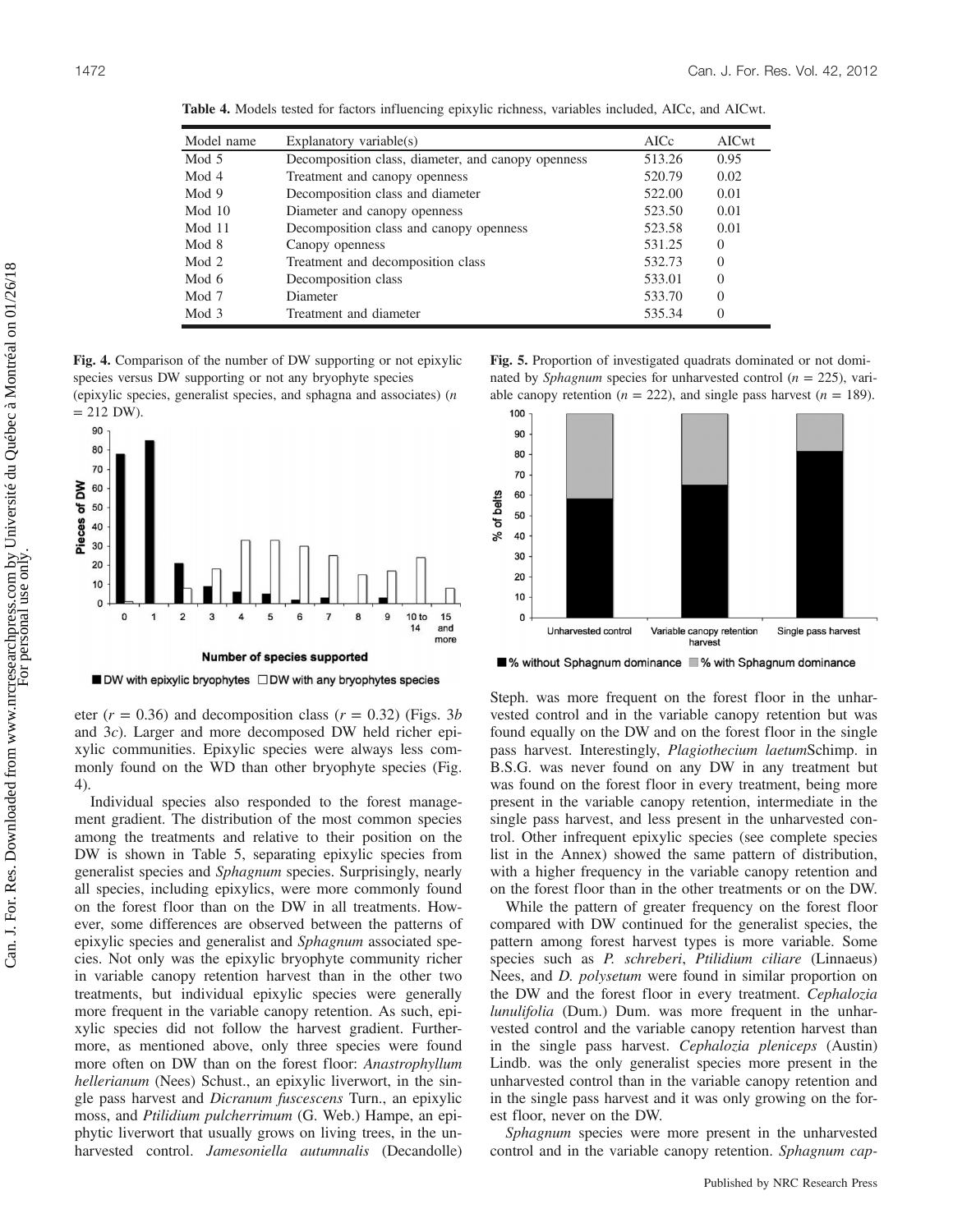Table 5. Species frequency on extended DW by treatment (unharvested control, variable canopy retention harvest, and single pass harvest) and by position relative to the DW (on the DW and on the forest floor) detailed by species for the most frequent species.

|                                              | Unharvested control |                    | Variable canopy<br>retention harvest |                    | Single pass harvest |                    |
|----------------------------------------------|---------------------|--------------------|--------------------------------------|--------------------|---------------------|--------------------|
|                                              | On DW               | On forest<br>floor | On DW                                | On forest<br>floor | On DW               | On forest<br>floor |
| <b>Epixylic</b> species                      |                     |                    |                                      |                    |                     |                    |
| Anastrophyllum hellerianum <sup>o</sup>      | $\boldsymbol{0}$    | $\mathbf{1}$       | 4                                    | 8                  | $\mathbf{1}$        | $\boldsymbol{0}$   |
| Blepharostoma trichophyllum <sup>o</sup>     | $\boldsymbol{0}$    | $\mathbf{1}$       | $\overline{4}$                       | 13                 | $\mathbf{1}$        | $\overline{2}$     |
| Dicranum fuscescens*                         | 5                   | $\mathfrak{Z}$     | 12                                   | 16                 | $\overline{2}$      | 14                 |
| Jamesoniella autumnalis <sup>o</sup>         | $\theta$            | 6                  | 6                                    | 13                 | $\overline{2}$      | $\overline{2}$     |
| Plagiothecium laetum*                        | $\overline{0}$      | $\mathbf{2}$       | $\boldsymbol{0}$                     | 6                  | $\overline{0}$      | $\overline{4}$     |
| Ptilidium pulcherrimum <sup>o</sup>          | 38                  | 26                 | 25                                   | 32                 | 14                  | 17                 |
| Tetraphis pellucida*                         | $\boldsymbol{0}$    | 3                  | $\mathbf{1}$                         | $\tau$             | $\mathbf{0}$        | $\mathfrak{2}$     |
| infrequent epixylic (13 species)             | $\mathfrak{2}$      | $\,$ 8 $\,$        | 8                                    | 26                 | $\mathfrak{2}$      | 6                  |
| <b>Generalist species</b>                    |                     |                    |                                      |                    |                     |                    |
| Aulacomnium palustris*                       | $\mathbf{1}$        | 7                  | 4                                    | 17                 | $\boldsymbol{0}$    | $\mathfrak{2}$     |
| Barbilophozia barbata°                       | $\theta$            | 3                  | $\mathbf{1}$                         | 12                 | $\mathbf{0}$        | 8                  |
| Brachythecium starchii *                     | $\theta$            | 1                  | $\mathbf{1}$                         | 10                 | $\mathbf{0}$        | 3                  |
| Cephalozia lunulifoliaº                      | $\mathfrak{2}$      | 16                 | 5                                    | 15                 | $\boldsymbol{0}$    | 6                  |
| Cephalozia pleniceps°                        | $\overline{0}$      | 6                  | $\overline{0}$                       | $\mathbf{2}$       | $\overline{0}$      | $\overline{c}$     |
| Cephaloziella rubella <sup>o</sup>           | $\overline{0}$      | $\overline{0}$     | $\mathfrak{2}$                       | 6                  | $\mathbf{1}$        | $\overline{c}$     |
| Dicranum polysetum*                          | 1                   | 21                 | 6                                    | 22                 | $\mathbf{0}$        | 19                 |
| Hylocomium splendens*                        | 3                   | $\,$ 8 $\,$        | $\mathfrak{2}$                       | 14                 | $\overline{0}$      | 7                  |
| Lophozia ventricosa <sup>o</sup>             | $\overline{0}$      | 6                  | $\boldsymbol{0}$                     | $\overline{7}$     | $\mathbf{1}$        | 8                  |
| Pleurozium schreberi*                        | 48                  | 73                 | 49                                   | 73                 | 32                  | 63                 |
| Ptilidium ciliare <sup>o</sup>               | 29                  | 52                 | 23                                   | 43                 | 17                  | 50                 |
| Pohlia nutans*                               | $\mathbf{1}$        | 9                  | 3                                    | 19                 | $\mathbf{0}$        | 12                 |
| Polytrichum commune*                         | $\overline{0}$      | 1                  | 3                                    | 6                  | $\mathbf{1}$        | 5                  |
| Ptilium crista-castrensis*                   | 8                   | 20                 | 12                                   | 32                 | $\mathbf{1}$        | 14                 |
| infrequent generalists (19 species)          | $\overline{c}$      | 12                 | 7                                    | 24                 | $\overline{0}$      | 15                 |
| <b>Sphagnum</b> and associates               |                     |                    |                                      |                    |                     |                    |
| Dicranum undulatum*                          | $\mathbf{1}$        | $\mathfrak s$      | $\boldsymbol{0}$                     | $\overline{4}$     | $\boldsymbol{0}$    | $\boldsymbol{0}$   |
| Sphagnum angustifolia                        | $\overline{2}$      | $\overline{4}$     | $\mathbf{1}$                         | 6                  | $\boldsymbol{0}$    | $\mathfrak{2}$     |
| Sphagnum fuscum                              | 10                  | 21                 | 1                                    | $\overline{2}$     | $\mathfrak{Z}$      | $\overline{4}$     |
| Sphagnum capillifolium                       | 17                  | 34                 | 18                                   | 32                 | $\overline{7}$      | 25                 |
| Sphagnum russowii                            | 3                   | 8                  | 3                                    | 5                  | $\overline{c}$      | 6                  |
| Sphagnum fallax (sensus lato)                | 12                  | 23                 | 8                                    | 24                 | 5                   | 10                 |
| Sphagnum magellanicum                        | 6                   | 15                 | 7                                    | 18                 | $\overline{4}$      | 6                  |
| Sphagnum rubellum                            | 18                  | 36                 | 9                                    | 27                 | $\overline{4}$      | 16                 |
| Sphagnum wulfianum                           | $\mathbf{0}$        | $\mathbf{0}$       | $\mathbf{1}$                         | 12                 | $\mathbf{0}$        | $\mathfrak{2}$     |
| Infrequent shagna and associates (7 species) | $\theta$            | $\mathbf{1}$       | $\mathbf{1}$                         | 11                 | $\mathbf{1}$        | 6                  |

Note: °Liverworts, \*mosses.

illifolium and S. russowii were found in similar proportions on the DW and on the forest floor in all treatments. Sphagnum undulatum Warnst. was never found in the single pass harvest, while Sphagnum wulfianum Girg. and infrequent Sphagnum associated species were never found in the unharvested control. Sphagnum species clearly dominate the forest floor in the control and in the variable retention but not in the single pass harvest (Fig. 5).

## **Discussion**

Many attributes of DW influence the quality of habitat that it provides to epixylic species. Water content, texture, abundance, decomposition class, and position relative to the forest floor affect the utilization of DW by epixylic species (Söderström 1988a). Ohlson et al. (1997) have previously shown that DW abundance influences bryophyte diversity; however, in this study, harvesting technique did not seem to affect DW abundance and DW abundance did not appear to significantly affect epixylic richness. Contact with forest floor and distance from forest floor were expected to affect epixylic distribution, as these factors influence DW water content and therefore habitat humidity (Muhle and LeBlanc 1975). However, humidity may not be a limiting factor on the Clay Belt with its low potential evapotranspiration (Fenton et al. 2008).

The three factors affecting epixylic richness through their variation among treatments will be discussed individually. Differences seen in DW diameter between variable retention and the others treatments may be due to the origin of the DW. In the unharvested control, DW in place came from entire downed trees that retained their apex with a small diameter. In contrast, in the single pass harvest, DW came from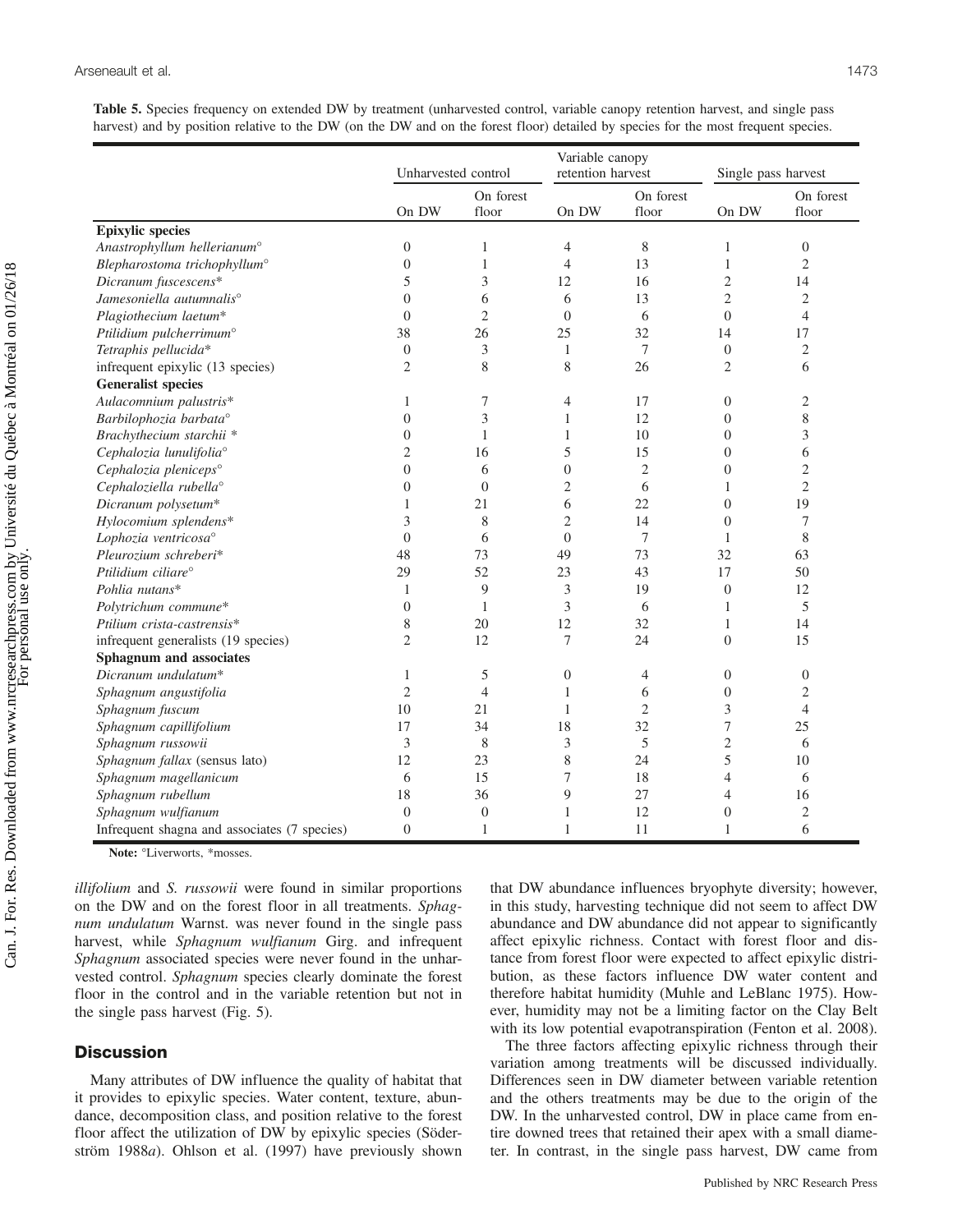cutting trees of various sizes and shapes, while in variable canopy retention harvest, DW came from debris left onsite after harvest and from a significant number of large trees that fell after the harvest (N.J. Fenton, personal communication). These larger diameter logs could have affected epixylic richness in two ways. Larger DW decomposes slower, therefore resting longer on the forest floor and consequently increasing availability for epixylic bryophyte colonization as demonstrated by Andersson and Hytteborn (1991). Söderström (1987, 1989) has previously shown that dispersal is the most important factor limiting epixylic species distribution, a factor particularly relevant for epixylic species where the dynamic substrate must remain on the forest floor long enough for spores to reach the new available habitat. In addition, larger DW lifts the epixylic community higher above the forest floor. This elevated situation allows epixylics to grow protected from fast-growing forest floor bryophytes (e.g., some Sphagnum species and P. schreberi) that can bury DW via lateral growth (Hagemann et al. 2010; Fenton et al. 2005). Ultimately, overgrowing (Dynesius et al. 2010), a phenomenon that involves DW sinking into the organic layer, and burying by forest floor bryophytes strongly impact resting time on the forest floor and therefore colonization time for epixylic bryophytes.

Rambo (2001) demonstrated that DW in an advanced stage of decay held a richer bryophyte community, particularly for epixylic species. Decomposition class distribution did not differ among treatments (data not shown) and DW in all stages of decay was available in all treatments; however, variable retention and unharvested control stands seemed to offer the highest habitat quality regardless of DW decomposition stage. Five uncommon species (including two epixylic species) were only found in unharvested plots and eight uncommon species were only found in variable retention plots. These differences in bryophyte colonization rate are probably due to microclimatic conditions that allowed for normal decomposition, in addition to the matrix of closed and open canopy that may be more suitable for a richer community of bryophytes, as theses plants can find the conditions of high humidity and low solar radiation that they need. In contrast, in the single pass harvest where DW was burnt and dried by solar radiation, and so the DW of the same decomposition class was of lower habitat quality because of other environmental characteristics, the epixylic colonization rate was lower, with only three uncommon species that were restricted to the single pass harvest plots of which only one was an epixylic moss.

Canopy openness and mean temperature are two factors modified by harvesting techniques. The intense canopy openness in single pass harvest blocks does not produce a suitable environment for theses poikilohydric organisms. Higher temperatures in this treatment are directly caused by canopy removal. As the sites were harvested only 5–6 years before the study took place, species richness was expected to be low and restricted to species adapted to high solar radiation, but surprisingly, we documented the presence of some epixylic species. Single pass harvest leaves some small trees in place and part of the site undisturbed and these undisturbed sites represent pockets of habitat that had retained some of the characteristics making them suitable for epixylic survival and can act as refuge for part of the bryophyte community while waiting for better conditions, such as more extensive canopy closure. Variable canopy retention offers a pattern of alternating machinery trails where all trees were harvested and leave strips where some to all trees remained, creating a variety of ecological niches that allow colonization by many different species of bryophytes requiring different habitats (Rambo and Muir 1998; Cole et al. 2008), as would be predicted by the intermediate disturbance hypothesis (Connell 1978). Moreover, even if species richness was expected to be low in single pass harvest, sampling of this treatment gives us information on the effect of drastic changes in environmental conditions for survival of the epixylic and the others species

Generalist and epixylic species were more frequent on the forest floor than on DW. The large amount of epixylic species found on the forest floor may be a reflection of the makeup of the forest floor. The forest floor was often composed of fine woody debris (small twigs, bark pieces, sawdust, and other woody material). These piles of fine woody debris may act, as a whole, as a larger woody debris and retain enough humidity for bryophyte implantation. As suggested by La Roi and Stringer (1976), many epixylics are not restricted to DW but show affinity for a few substrates. A more detailed analysis of the microtopography of the forest floor on which obligate epixylic species were found could provide more explanations by revealing pockets of suitable habitat.

### Implications for conservation

Variable canopy retention, with its matrix of open and closed habitat, provides a suitable environment for epixylic bryophyte species, supporting a richer community than found in either the unharvested control or the single pass harvest. Diameter and decomposition class of the downed logs were the two other environmental factors affecting richness. As suggested by Anger et al. (2005), large logs must remain onsite to provide habitat durable in time. This suggests that to maintain bryophyte diversity in the long term on sites harvested with variable canopy retention, large logs must be retained during harvest, giving time for epixylic species to disperse and colonize the substrate. Similar results have been found for a number of species groups and forest types (McCullough 1948; Gustafsson and Hallingbäck 1988; Crites and Dale 1998; Humphrey et al. 2002; Franc and Götmark 2008); however, some studies have shown that small woody debris can play an important role in biodiversity conservation (Söderström 1993). Harvesting treatments that have a smaller impact on environmental conditions by emulating secondary natural disturbances, such as variable canopy retention harvest, can be seen as a means to keep habitat for epixylic species and therefore attain species and habitat conservation goals.

### Acknowledgements

The authors gratefully acknowledge the valuable assistance in the field of Carolann Tremblay, Maryse Marchand, Dave Gervais, and Sandrine Gauthier-Ethier. Emilie Tarroux, Xavier Cavard, and Julien Moulinier provided support with statistical analyses. The comments of two anonymous reviewers improved the manuscript. Funding for this project was provided by a Natural Sciences and Engineering Research Council of Canada (NSERC) Collaborative Research Grant and the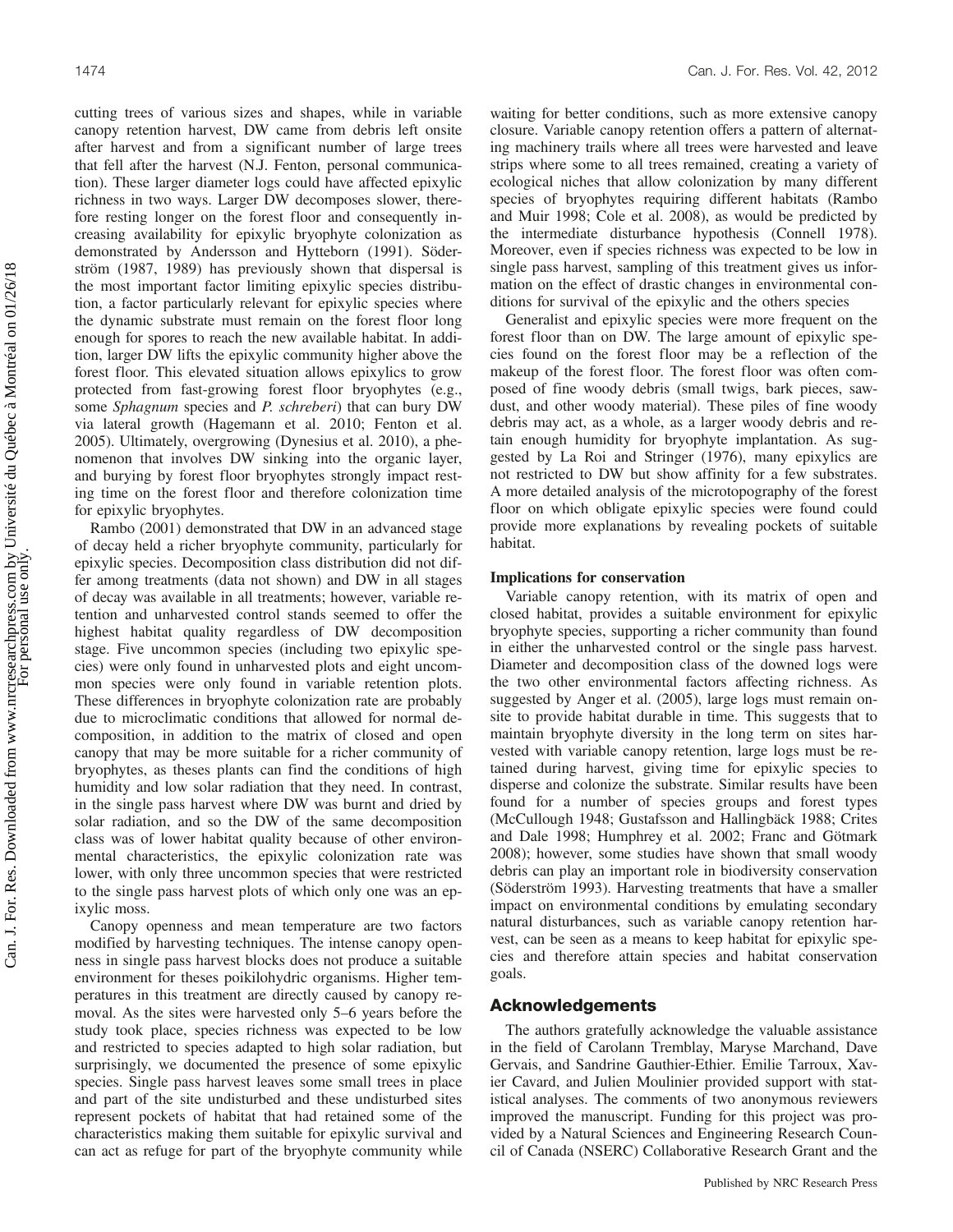NSERC–UQAT–UQAM Industrial Chair in Sustainable Forest Management.

## References

- Akaike, H. 1981. Likelihood of a model and information criteria. J. Econom. 16(1): 3–14. doi:10.1016/0304-4076(81)90071-3.
- Andersson, L.I., and Hytteborn, H. 1991. Bryophytes and decaying wood — a comparison between managed and natural forests. Holarct. Ecol. 14(2): 121–130.
- Angers, V.A., Messier, C., Beaudet, M., and Leduc, A. 2005. Comparing composition and structure in old-growth and harvested (selection and diameter-limit cuts) northern hardwood stands in Quebec. For. Ecol. Manage. 217(2–3): 275–293. doi:10.1016/j. foreco.2005.06.008.
- Cole, H.A., Newmaster, S.G., Bell, F.W., Pitt, D., and Stinson, A. 2008. Influence of microhabitat on bryophyte diversity in Ontario mixedwood boreal forest. Can. J. For. Res. 38(7): 1867–1876. doi:10.1139/X08-036.
- Connell, J.H. 1978. Diversity in tropical rain forests and coral reefs. Science, 199(4335): 1302-1310. doi:10.1126/science.199.4335. 1302. PMID:17840770.
- Crites, S., and Dale, M.R.T. 1998. Diversity and abundance of bryophytes, lichens, and fungi in relation to woody substrate and successional stage in aspen mixedwood boreal forests. Can. J. Bot. 76(4): 641–651. doi:10.1139/b98-030.
- Crum, H.A., and Anderson, L.E. 1981. Mosses of eastern North America. Vols. 1 and 2. Columbia University Press, New York.
- Dilks, T.J.K., and Proctor, M.C. 1979. Photosynthesis, respiration and water content in bryophytes. New Phytol. **82**(1): 97–114. doi:10. 1111/j.1469-8137.1979.tb07564.x.
- During, H.J. 1992. Ecological classification of bryophytes and lichens. In Bryophytes and lichens in a changing environment. Edited by J. Bates and A. Farmer. Clarendon Press, Oxford, U.K. pp. 1–31.
- Dynesius, M., Gibb, H., and Hjältén, J. 2010. Surface covering of downed logs: drivers of a neglected process in dead wood ecology. PLoS ONE, 5(10): e13237. doi:10.1371/journal.pone.0013237. PMID:20949062.
- Environment Canada. 2011. Canadian climate normals 1971–2000. Available from http://www.climate.weatheroffice.gc.ca/climate\_ normals/
- Fenton, N.J., Lecomte, N., Légaré, S., and Bergeron, Y. 2005. Paludification in black spruce (Picea mariana) forest of eastern Canada: potential factors and management implications. For. Ecol. Manage. 213(1–3): 151–159. doi:10.1016/j.foreco.2005.03.017.
- Fenton, N., Bescond, H., Imbeau, L., Boudreault, C., Drapeau, P., and Bergeron, Y. 2008. Évaluation sylvicole et écologique de la coupe partielle dans la forêt boréale de la ceinture d'argile. In Aménagement écosystémique en forêt boréale. Edited by S. Gauthier, M.-A. Vaillancourt, A. Leduc, L. De Grandpré, D. Kneeshaw, P. Drapeau, and Y. Bergeron. Presses de l'Université du Québec, Québec. pp. 395–412.
- Franc, N., and Götmark, F. 2008. Openness in management: Handsoff vs. partial cutting in conservation forest, and the response of beetles. Biol. Conserv. 141(9): 2310–2321. doi:10.1016/j.biocon. 2008.06.023.
- Frego, K.A. 1996. Regeneration of four boreal bryophytes: colonization of experimental gaps by naturally occurring propagules. Can. J. Bot. 74(12): 1937–1942. doi:10.1139/b96-231.
- Grondin, P. 1996. Écologie forestière. In Manuel de foresterie. Edited by J.A. Bérard and M. Côté. Les Presses de l'Université Laval, Québec. pp. 133–279.
- Gustafsson, L., and Hallingbäck, T. 1988. Bryophyte flora and

vegetation of managed and virgin coniferous forest in South-West Sweden. Biol. Conserv. 44(4): 283–300. doi:10.1016/0006-3207 (88)90021-3.

- Hagemann, U., Moroni, M.T., Gleißner, J., and Makeschin, F. 2010. Accumulation and preservation of dead wood upon burial by bryophytes. Ecosystems (N.Y.), 13(4): 600–611. doi:10.1007/ s10021-010-9343-4.
- Harmon, M.E., Franklin, J.F., Swanson, F.J., Sollins, P., Gregory, S. V., Lattin, J.D., Anderson, N.H., Cline, S.P., Aumen, N.G., Sedell, J.R., Lienkaemper, G.W., Cormack, K., Jr, and Cummins, K.W. 1986. Ecology of coarse woody debris in temperate ecosystems. Adv. Ecol. Res. 15: 133–302. doi:10.1016/S0065-2504(08)60121- X.
- Harvey, B.D., Leduc, A., Gauthier, S., and Bergeron, Y. 2002. Standlandscape integration in natural disturbance-based management of the southern boreal forest. For. Ecol. Manage. 155(1–3): 369–385. doi:10.1016/S0378-1127(01)00573-4.
- Hopkins, W.G. 2003. Les feuilles et les échanges gazeux. In Physiologie végétale. Édition De Bock Université, Bruxelle. pp. 156–157.
- Humphrey, J.W., Davey, S., Peace, A.J., Ferris, R., and Harding, K. 2002. Lichens and bryophyte communities of planted and seminatural forest in Britain: the influence of site type, stand structure and deadwood. Biol. Conserv. 107(2): 165–180. doi:10.1016/ S0006-3207(02)00057-5.
- Hunter, M.L. (1990). Wildlife, forests, and forestry: principles of managing forests for biological diversity. Prentice-Hall, Englewood Cliffs, N.J.
- Hurlbert, S.H. 1984. Pseudoreplication and the design of ecological field experiments. Ecol. Monogr. 54(2): 187–211. doi:10.2307/ 1942661.
- La Roi, G.H., and Stringer, M.H.L. 1976. Ecological studies in the boreal spruce–fir forest of the North American Taiga. II. Analysis of the bryophyte flora. Can. J. Bot. 54(7): 619–643. doi:10.1139/ b76-065.
- Ley, L.M., and Crowe, J.M. 1999. An enthusiast's guide to the liverworts and hornworts of Ontario. Lakehead University Print Shop, Thunder Bay, Ont.
- Marschall, M., and Proctor, M.C.F. 2004. Are bryophytes shade plants? Photosynthetic light response and proportion of chlorophyll a, chlorophyll b and total carotenoids. Ann. Bot. (Lond.), 94(4): 593–603. doi:10.1093/aob/mch178.
- McCullough, H.A. 1948. Plant succession on fallen logs in a virgin spruce–fir forest. Ecology, 29(4): 508–513. doi:10.2307/1932645.
- Muhle, H., and LeBlanc, F. 1975. Bryophyte and lichen succession on decaying logs: analysis along an evaporational gradient in eastern Canada. J. Hattori Bot. Lab. 39: 1–33.
- Ohlson, M., Söderström, L., Hörnberg, G., Zackrisson, O., and Hermansson, J. 1997. Habitat quality versus long term continuity as determinant of biodiversity in boreal old-growth swamp forests. Biol. Conserv. 81(3): 221–231. doi:10.1016/S0006-3207(97) 00001-3.
- Paton, J.A. 1999. The liverwort flora of the British Isles. Harley Books, Colchester, U.K.
- Pinheiro, J., Bates, D., DebRoy, S., Sarkar, D., and the R Core Team. 2008. nlme: linear and nonlinear mixed effects models. Foundation for Statistical Computing, Vienna, Austria.
- R Development Core Team. 2011. R: a language and environment for statistical computing. Foundation for Statistical Computing, Vienna, Austria.
- Rambo, T.R. 2001. Decaying logs and habitat heterogeneity: implications for bryophyte diversity in Western Oregon forest. Northwest Sci. 75(3): 270–277.
- Rambo, T.R., and Muir, P.S. 1998. Bryophyte species associations